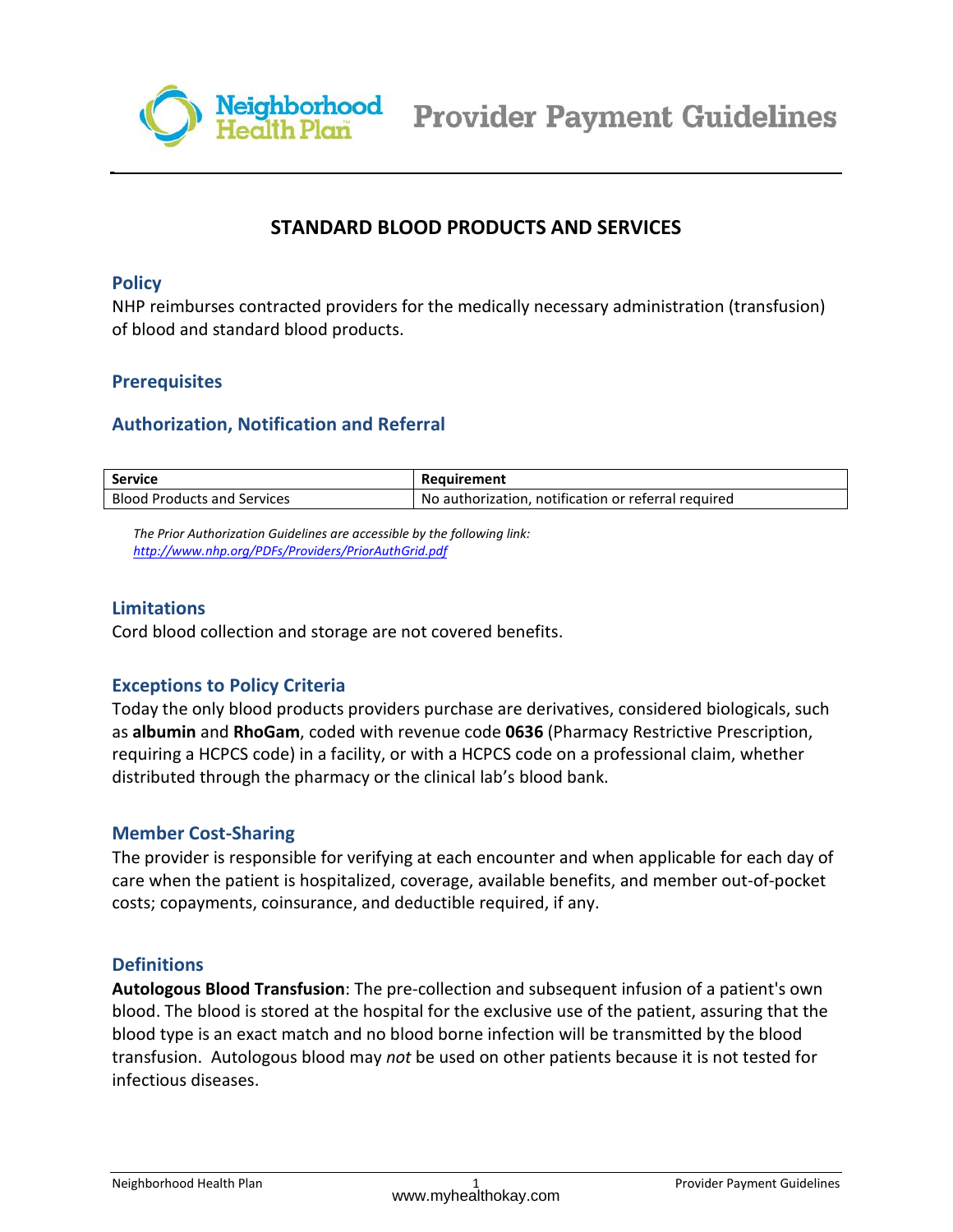**Biologicals:** *Pharmacology:* any substance, as a serum or vaccine, derived from animal products or other biological sources and used to treat or prevent disease.

**Blood:** The familiar red fluid in the body that contains white and red blood cells, platelets, proteins, and other elements, that is pumped from the heart and circulates around the bodies of humans to remove waste materials and carbon dioxide and return nourishment and oxygen to the tissues.

**Blood Cross Matching**: A laboratory test done to confirm that blood from a donor and blood from the recipient are compatible.

**Blood Processing Cost**: The cost associated with collecting, testing, processing and storing, distributing and administering blood. Most U.S. non-profit blood suppliers, including The American Red Cross, charge *only* for blood processing costs and not for blood product costs.

**Blood Processing Fee**: The fee charged by blood suppliers to cover their blood *processing* costs. This fee *excludes* fees for the blood itself. The Red Cross's charges to the hospitals represent *only* blood processing fees, as the Red Cross does not charge for the blood itself.

## **Blood Products:**

- **Component:** a product removed from whole blood by physical procedures.
- **Derivatives:** a product removed from whole blood by chemical procedures.

**Blood Typing**: A test to establish compatibility between two different types of blood. Blood types include A, B, AB or O.

**Donor Directed Blood Transfusion:** The infusion of blood or blood components that have been pre-collected from a specific individual(s) other than the patient and subsequently infused into the specific patient for whom the blood is designated. For example, patient B's brother predeposits his blood for use by patient B during upcoming surgery.

**Hemophilia**: A bleeding tendency resulting from a genetically determined deficiency of a clotting factor in the blood.

**Homologous Blood Transfusion**: The infusion of blood or blood components that have been collected from the general public.

**Recombinant:** A DNA technique used to produce millions of copies of a DNA fragment. The fragment is spliced into a cloning vehicle (**plasmid**, bacteriophage, or animal virus).

**Transfusion**: The administration of whole blood or any of its components and/or derivatives by transfusion to humans to restore lost blood, to improve clotting time, and to improve the ability of the blood to deliver oxygen to the body's tissues. Coverage does not make a distinction between the transfusion of homologous, autologous, or donor-directed blood.

**Transfusion Service**: A service within a hospital designed, equipped, and staffed to dispense and/or administer whole blood and/or its components and/or derivatives by transfusion to humans.

# **Neighborhood Health Plan Reimburses**

• The administration of blood, blood products, including typing, cross matching, storage, processing, and the transfusion procedure.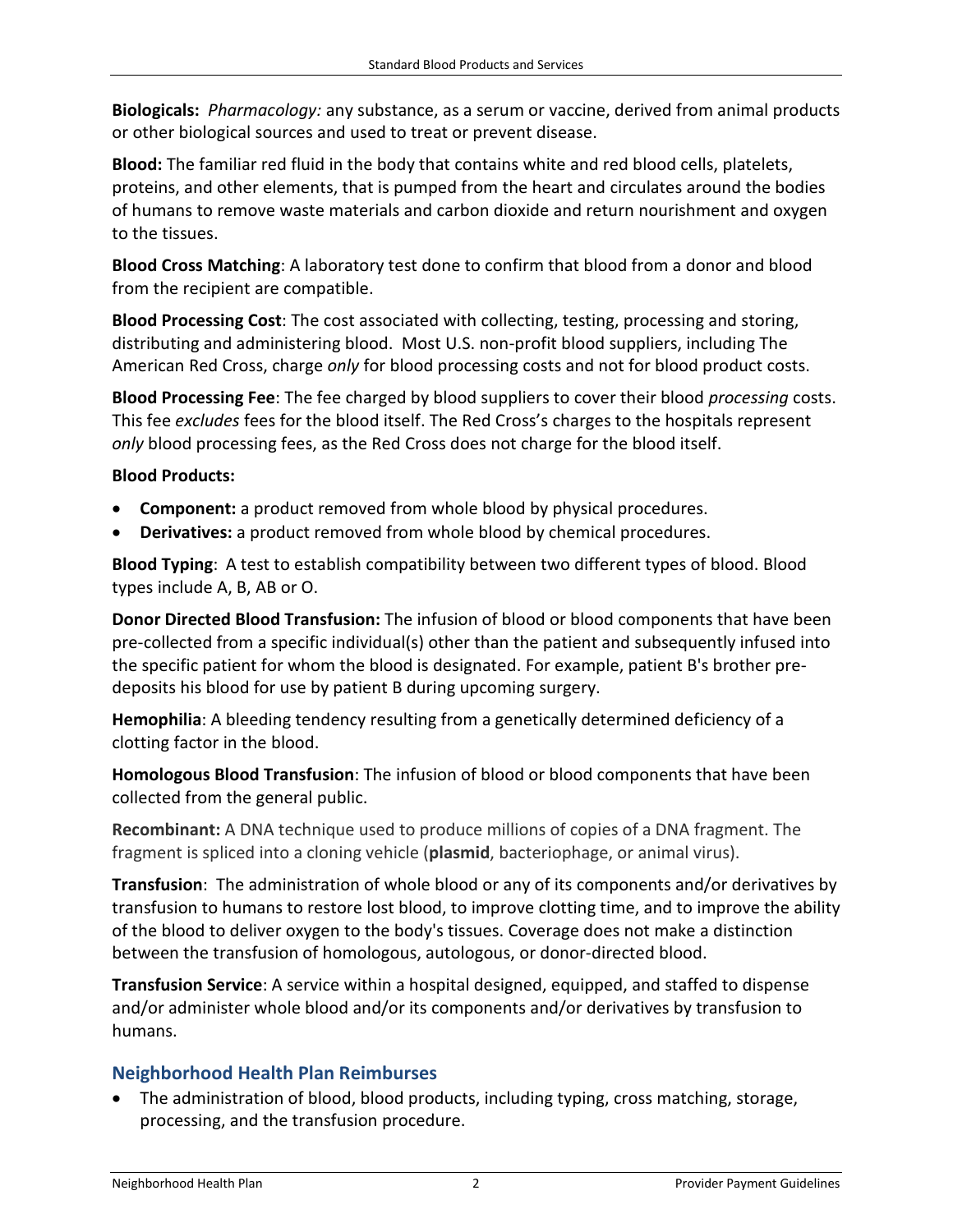• Blood products required for diseases of the blood.

## **Neighborhood Health Plan Does** *Not* **Reimburse**

- Blood.
- Blood banking, including cord blood.
- Blood product donor fees (Eg. donors in exchange for their donation).
- Labs for services described as included in a product-specific P-code.
- Transportation of donated blood.
- Blood and/or blood products for experimental / investigational therapies.

# **Procedure Codes Applicable To Guideline**

| Code            | <b>Descriptor</b>                                                              | <b>Comments</b>                                                                                                                                                                                                                                    |
|-----------------|--------------------------------------------------------------------------------|----------------------------------------------------------------------------------------------------------------------------------------------------------------------------------------------------------------------------------------------------|
| 030x            | Charges for performance of diagnostic<br>and routine clinical laboratory tests | $\bullet$<br>Bill with the specific CPT code for blood typing, cross<br>matching, and other patient-specific lab services                                                                                                                          |
| 031x            | Charges for diagnostic and routine                                             | performed on the unit of blood.                                                                                                                                                                                                                    |
|                 | laboratory tests on tissues and culture                                        | NOTE: Services described as included in a product-specific<br>$\bullet$<br>P-code should not be separately billed with a lab service<br>code.                                                                                                      |
| 0390            | <b>General Blood Processing Services</b>                                       | Bill with the HCPCS product specific "P" series code when<br>$\bullet$<br>the hospital obtains blood and blood products from the<br>Red Cross at no charge, but there is a charge for lab tests<br>performed, storage and processing of the blood. |
| 0391            | Blood administration (transfusion                                              | Bill with the appropriate CPT codes 36430-36460 for<br>$\bullet$                                                                                                                                                                                   |
|                 | services)                                                                      | blood administration;                                                                                                                                                                                                                              |
|                 |                                                                                | The hospital may also bill lab revenue codes 030X or 031X<br>$\bullet$                                                                                                                                                                             |
|                 |                                                                                | with a specific CPT code for blood typing and cross-                                                                                                                                                                                               |
|                 |                                                                                | matching and other laboratory services related to the<br>patient receiving the blood.                                                                                                                                                              |
| 36430-          | <b>Blood transfusion service</b>                                               | Bill under Revenue code 0391.                                                                                                                                                                                                                      |
| 36460           |                                                                                |                                                                                                                                                                                                                                                    |
| 86000-          | Immunology lab services                                                        |                                                                                                                                                                                                                                                    |
| 86804           |                                                                                |                                                                                                                                                                                                                                                    |
| 86077-          | Blood bank physician services                                                  |                                                                                                                                                                                                                                                    |
| 86079           |                                                                                |                                                                                                                                                                                                                                                    |
| 86140-<br>86804 | Immunology lab services                                                        |                                                                                                                                                                                                                                                    |
| 86850-          | Transfusion medicine lab services                                              |                                                                                                                                                                                                                                                    |
| 86886           |                                                                                |                                                                                                                                                                                                                                                    |
| 86890-          | Autologous blood process                                                       |                                                                                                                                                                                                                                                    |
| 86091           |                                                                                |                                                                                                                                                                                                                                                    |
| 86900-          | Transfusion medicine lab services                                              |                                                                                                                                                                                                                                                    |
| 86999           |                                                                                |                                                                                                                                                                                                                                                    |
| 90281-<br>90399 | Immune globulins, Serum, or<br><b>Recombinant Products</b>                     |                                                                                                                                                                                                                                                    |
| P9010           | Blood (whole) for transfusion, per unit                                        |                                                                                                                                                                                                                                                    |
| P9011           | Blood split unit                                                               |                                                                                                                                                                                                                                                    |
| P9012           | Cryoprecipitate each unit                                                      |                                                                                                                                                                                                                                                    |
| P9016           | RBC leukocytes reduced                                                         |                                                                                                                                                                                                                                                    |
|                 |                                                                                |                                                                                                                                                                                                                                                    |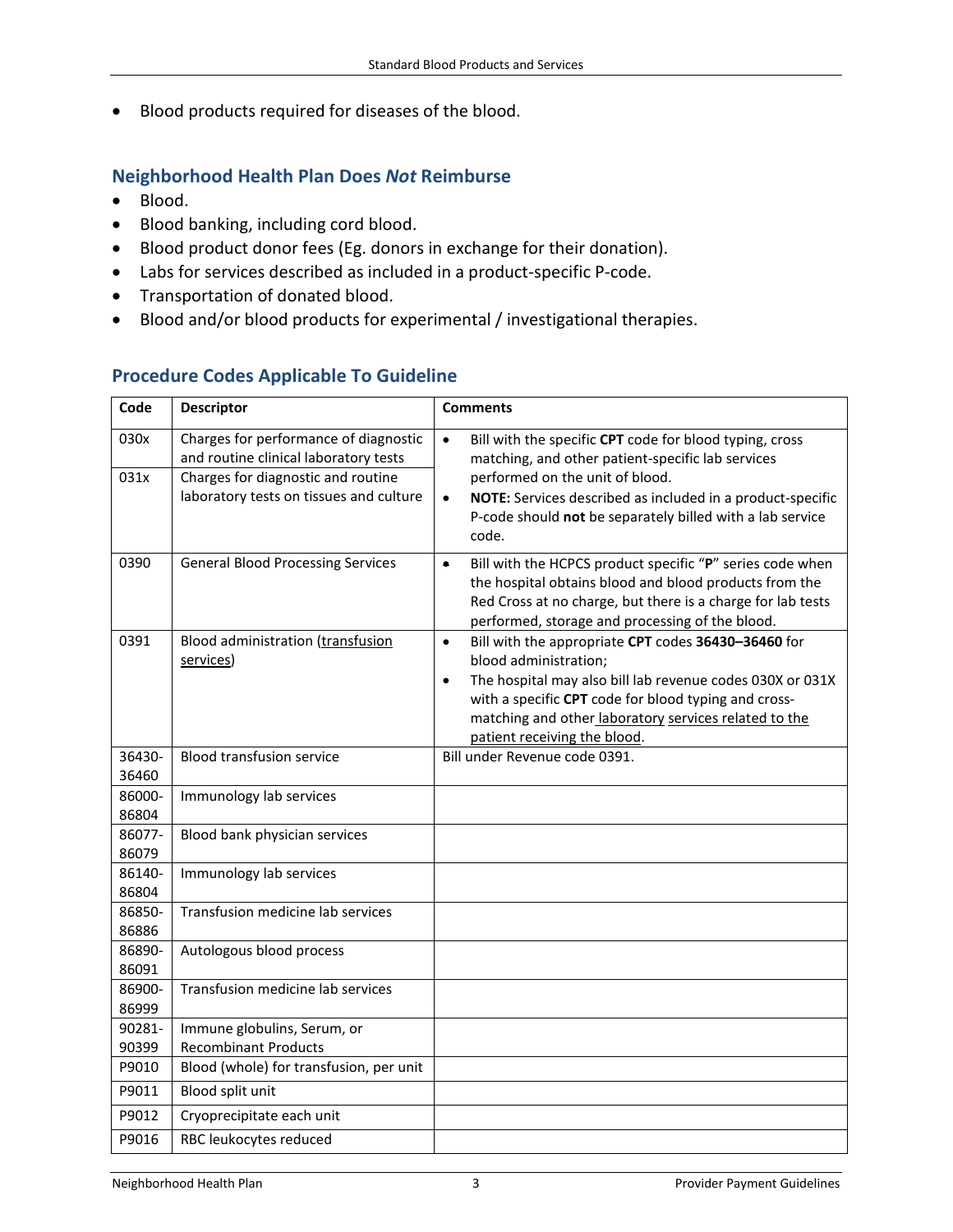| P9017           | Plasma 1 donor frz w/in 8 hr          |                                                                                                                  |
|-----------------|---------------------------------------|------------------------------------------------------------------------------------------------------------------|
| P9019           | Platelets, each unit                  |                                                                                                                  |
| P9020           | Platelet rich plasma unit             |                                                                                                                  |
| P9021           | Red blood cells unit                  |                                                                                                                  |
| P9022           | Washed red blood cells unit           |                                                                                                                  |
| P9023           | Frozen plasma, pooled, sd             |                                                                                                                  |
| P9031-<br>P9037 | Platelets, varied, per unit           |                                                                                                                  |
| P9038-<br>P9040 | Red blood cells, varied, per unit     |                                                                                                                  |
| P9043           | Plasma protein fract, 5%, 50ml        |                                                                                                                  |
| P9044           | Cryoprecipitate reduced plasma        |                                                                                                                  |
| P9048           | Plasma protein fract, 5%, 250ml       |                                                                                                                  |
| P9050           | Granulocytes, pheresis unit           |                                                                                                                  |
| P9051           | Blood, l/r, cmv-neg                   |                                                                                                                  |
| P9052-<br>P9053 | Platelets, varied products, per unit  |                                                                                                                  |
| P9054           | Blood, I/r, froz/degly/wash           |                                                                                                                  |
| P9055           | Plt, aph/pher, I/r, cmv-neg           |                                                                                                                  |
| P9056           | Blood, I/r, irradiated                |                                                                                                                  |
| P9057           | RBC, frz/deg/wsh, l/r, irrad          |                                                                                                                  |
| P9058           | RBC, I/r, cmv-neg, irrad              |                                                                                                                  |
| P9059           | Plasma, frz between 8-24 hour         | Bill only for frozen plasma when the blood was frozen more<br>than 8 but less than 24 hours from its collection. |
| P9060           | Fr frz plasma donor retested          | Bill only for I unit of fresh frozen plasma indicating that the<br>donor has been re-tested.                     |
| S2140-<br>S2142 | Cord blood harvesting/transplantation | Not a covered benefit                                                                                            |

## **Provider Payment Guidelines and Documentation**

- A claim for a transfusion must include BOTH a transfusion CPT code and a blood product Pcode.
- Laboratory services that are NOT patient-specific should not be billed.
- Services described as included in a product-specific P-code should not be separately billed with a lab service code. (Eg. Irradiation, freezing/thawing, and leukocyte reduction are examples of services often included in the charge for the unit of blood P-code.)
- Antigen screening is an example of a patient-specific lab service that is NOT included in a HCPCS code for the unit of blood. It is described by a specific CPT code and may be separately billed.
- Freezing and thawing are not separately reportable when fresh frozen plasma (FFP) is transfused.